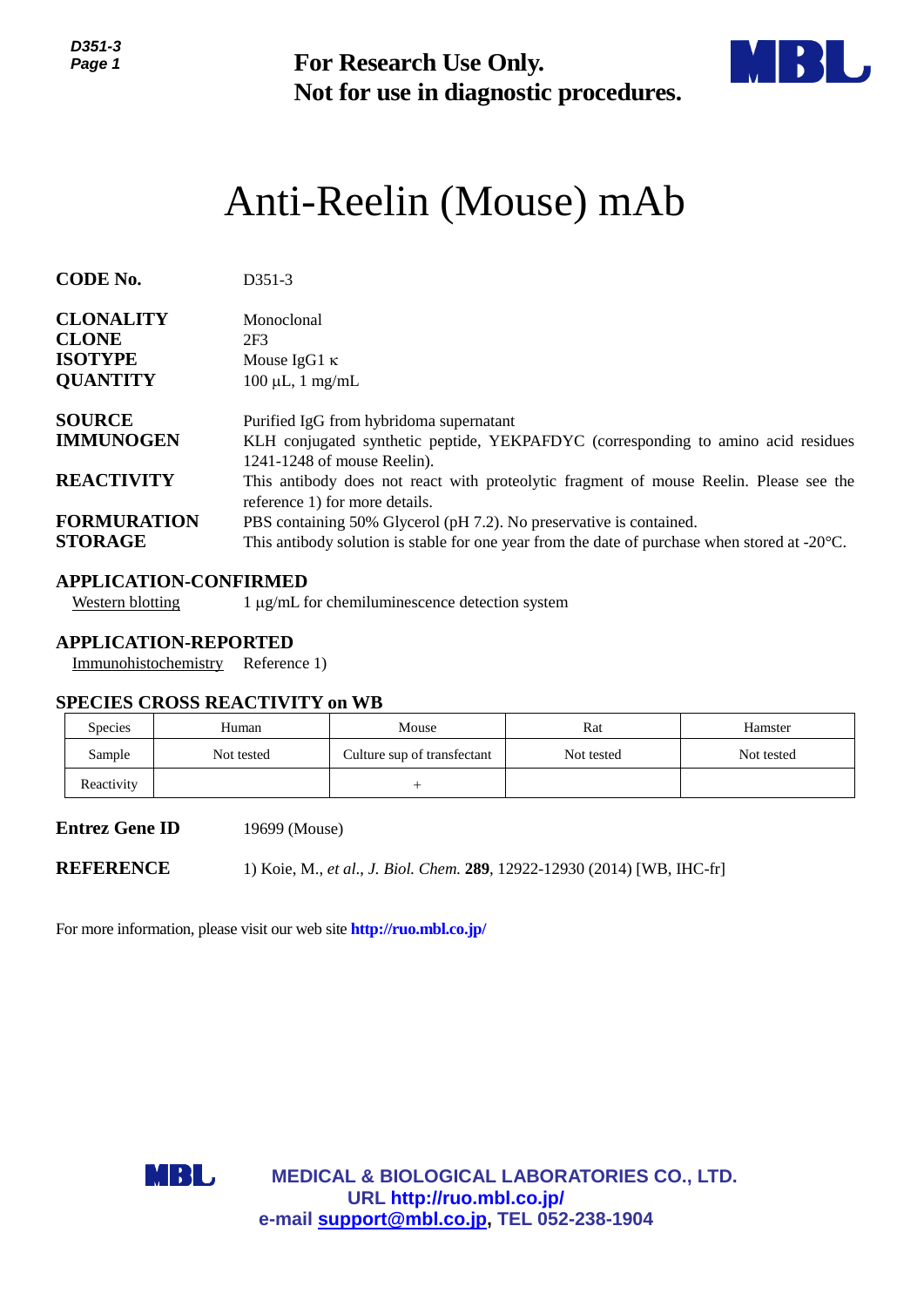*D351-3 Page 2*

# **RELATED PRODUCTS**

- *3* D223-3 Anti-Reelin [\(CR-50\) mAb](http://ruo.mbl.co.jp/dtl/A/K0106-3/) (RE-3B9(R3B9)) D351-3 Anti-Reelin (Mouse) mAb (2F3) D354-3 Anti-Dab1 (Mouse) mAb (4H11) D355-3 Anti-Dab1 (Mouse) mAb (4E12) M067-3 Anti-Apolipoprotein E4 (Human) mAb (1F9) M068-3 Anti-Apolipoprotein E (Human) mAb (3D12) D273-3 [Anti-ApoER2 \(LA8\) \(Mouse\) mAb](http://ruo.mbl.co.jp/dtl/A/D273-3/) (25G5) 7635 ApoE4/Pan-ApoE ELISA Kit D352-3 Anti-Kiaa0319 (Mouse) mAb (56F3) D353-3 [Anti-Kiaa0319](http://ruo.mbl.co.jp/dtl/A/K0106-3/) (Mouse) mAb (62A3)<br>M075-3 Mouse IgG1 (isotype control) (2E12)
- [Mouse IgG1 \(isotype control\)](http://ruo.mbl.co.jp/dtl/A/M075-3/) (2E12)